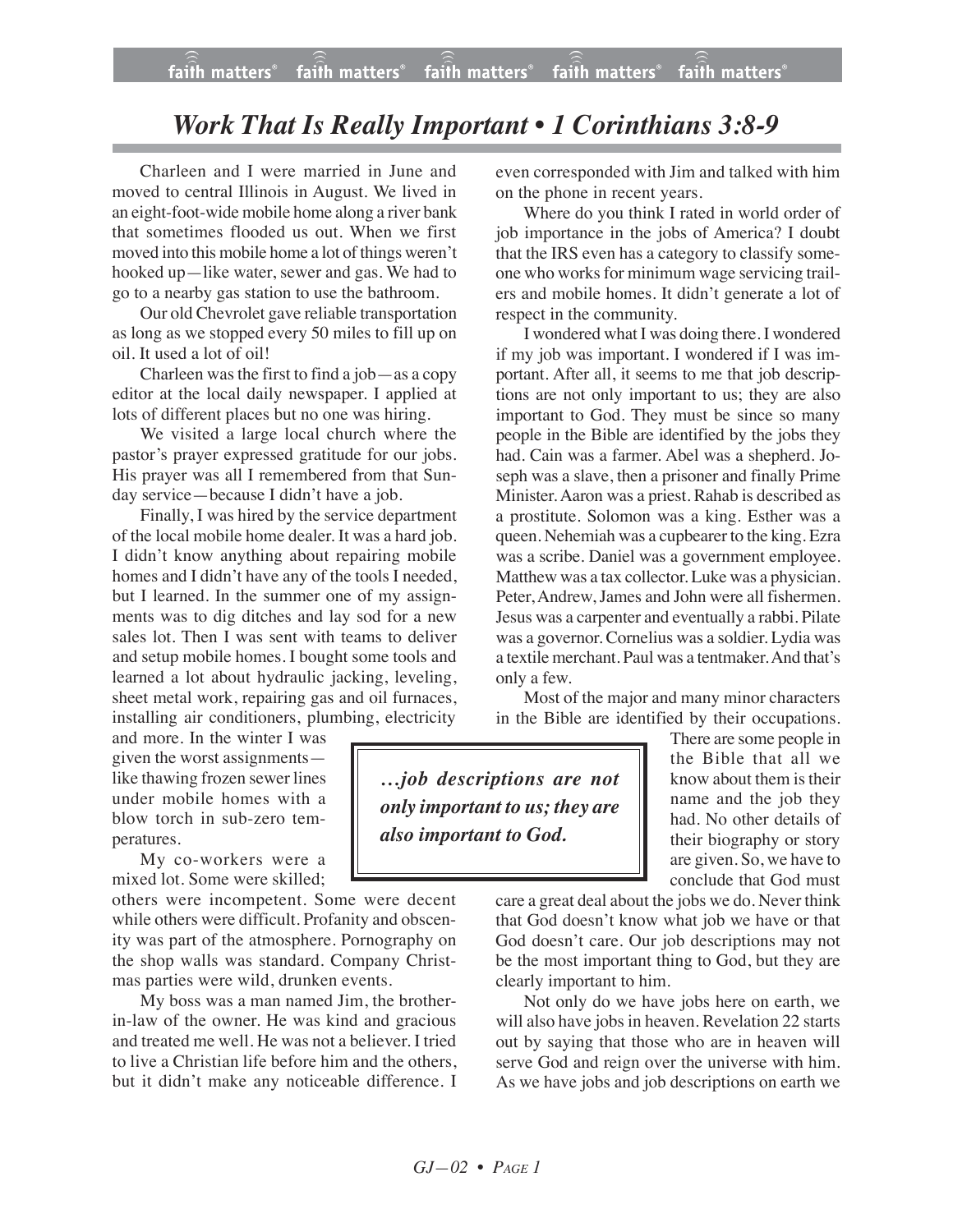will all have jobs and job descriptions forever in heaven. Job descriptions are important to God.

God uses different jobs for his purposes. So there is a sense in which Christians are like players on a team. The pitcher is not more important than the catcher. The quarterback is not more important than the receiver. The center is not more important than the goal tender. All are essential. The goal of the game is to win and a lot of different players and positions are needed to get a victory.

In 1 Corinthians 3:8-9 we are told, *"The man who plants and the man who waters have one purpose, and each will be rewarded according to his own labor. For we are God's fellow workers. . . ."*

From 1 Corinthians 12:14-21 we can see how God thinks about different jobs and roles:

> *Now the body is not made up of one part but of many. If the foot should say, "Because I am not a hand, I do not belong to the body," it would not for that reason cease to be part of the body. And if the ear should say, "Because I am not an eye, I do not belong to the body," it would not for that reason cease to be part of the body. If the whole body were an eye, where would the sense of hearing be? If the whole body were an ear, where would the sense of smell be? But, in fact, God has arranged the parts in the body, every one of them, just as he wanted them to be. If they were all one part, where would the body be? As it is, there are many parts, but one body.*

> *The eye cannot say to the hand, "I don't need you!" And the head cannot say to the feet, "I don't need you!"*

Sociologists call this "division of labor". If ten of us decide to go on a camping trip we can all try to be self-sufficient, bringing what we need individually for the 2-week camping trip. Or, we can divide up the responsibilities. So, different people will bring wood, food, tents, medicine and a GPS or map. One is not essentially better than the others. Without a map you could get lost and die, but without food you could know exactly where you are and starve. It's similar with different jobs we do in society

The principle is simple and powerful: "different" does not determine personal value. It's a profound concept rooted in the very nature and essence of God. God is a trinity of Father, Son and Holy Spirit—each with different jobs. Each has equal worth. Each has equal importance. The Father sends the Son. The Son comes to earth to become human and die on the cross. The Father and the Son send the Spirit to live inside believers. Different jobs for different purposes.

The problem arises with human pecking orders. Like chickens in the barnyard that peck each other until one is first and another is last, sinful humans exaggerate the importance of some workers and minimize the importance of other workers.

We know how that game is played. We try to say that we are more valuable because we have titles, degrees, salaries or positions. Sometimes people ask me what I want to be called and I say, "Leith, that's my name." I find that often what people want to do is add an academic title or a position, but I tell them, "If Jesus and Paul could go on a first name basis, so can I."

Jesus himself is the best example of flattening the pecking order. We find this in Philippians  $2:5-8:$ 

> *Your attitude should be the same as that of Christ Jesus:*

> *Who, being in very nature God, did not consider equality with God something to be grasped, but made himself nothing, taking the very nature of a servant, being made in human likeness.*

> *And being found in appearance as a man, he humbled himself and became obedient to death—even death on a cross!*

The eternal Son of God says, "I'll just be a servant. It's okay. I'm even willing to die if that's what it takes to do the job that has been assigned to me."

The other end of the pecking order point is made by Jesus' brother in James 2:1-4:

> *My brothers, as believers in our glorious Lord Jesus Christ, don't show favoritism. Suppose a man comes into your meeting wearing a gold ring and fine clothes, and a poor man in shabby clothes also comes in. If you show special attention to the man wearing fine clothes and say, "Here's a good seat for you," but say to the poor man, "You stand there" or "Sit on the floor by my feet," have you not dis-*